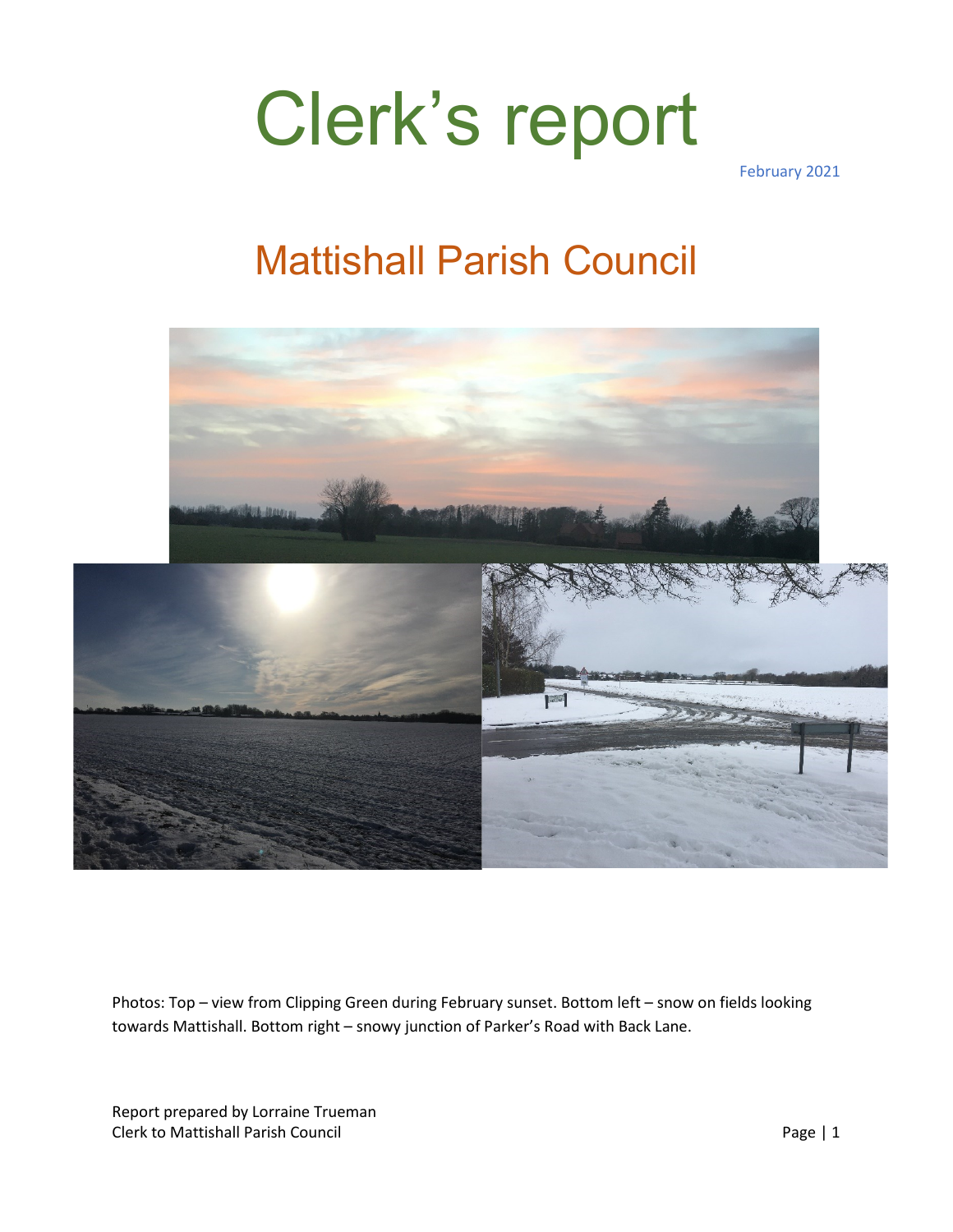February 2021

#### The items below relate to actions/resolutions from the 8 February meeting:

Item 7: All 21 allotment plots have now been filled. There are currently 10 people on the waiting list, which is operated on a first come first served basis. The next person to be offered a plot has been on the waiting list since December 2018.

Item 10.4: Cllr Ben Handford posted the following comment, on behalf of the Parish Council, on their Facebook page, "For the record Mattishall Parish Council voted against the Gladman / Hopkin development but with outline planning permission being granted we began a dialogue with Hopkin Homes. We are now actively working closely with the Breckland Council and Developer's to ensure we get the best deal for our local community. We believe we are well on the way to agreeing a community wood and allotments."

Item 10.4: Hopkins Homes have advised that they are awaiting feedback from Breckland District Council regarding the progression of the S106 agreement before they can discuss the open space with the Parish Council's planning and monitoring group. Hopkins Homes have also agreed, in principle, to hold an open forum with our residents once the S106 is more advanced.

Item 10.5: The Planning Policy Officer at Breckland District Council responded to the Parish Council's letter regarding Supplementary Planning Documents (SPDs). He advised that preparatory work on an Affordable Housing, Design and Developer Contributions SPDs began last year with a view for them to be approved for public consultation towards the end of 2020 but these were put on hold following the publication of the Planning for the Future and Changes to the Planning System consultation papers. He also confirmed that the local plan was up to date and that SPDs cannot introduce new policy or change existing local plan.

Item 11: The Planning and Monitoring Policy is now available on the Parish Council's website and is due to be reviewed in February 2022.

Item 12: The agreed change to the Play Area Inspection and Maintenance policy has been made. The updated policy is available on the Parish Council's website.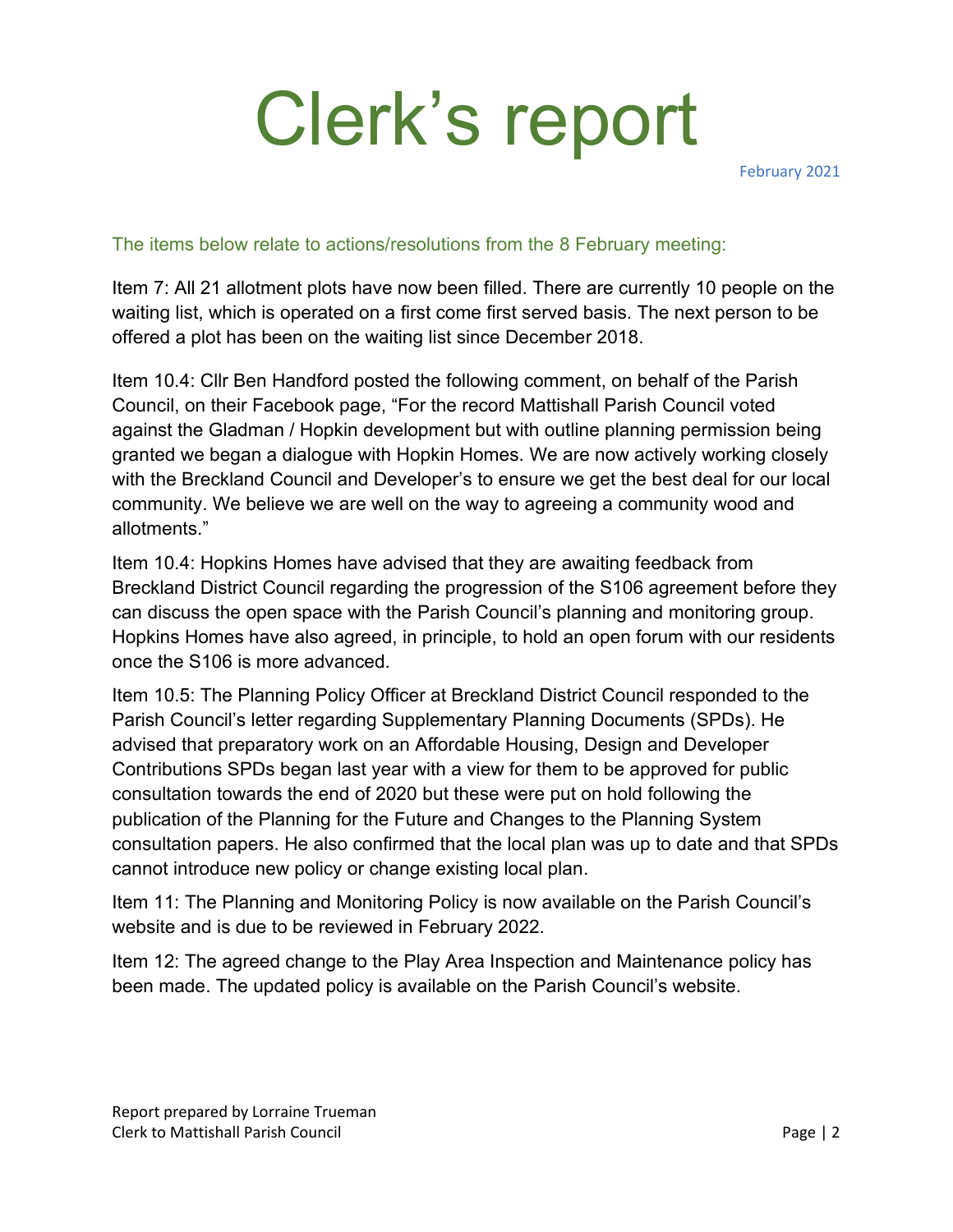February 2021

#### Items requiring explanation on the 1 March agenda

Item 9: Ben Handford resigned from the Parish Council in February and is currently the named councillor in the Social Media Policy.

Item 10.3: The Parish Council have been given the opportunity to comment on the Greater Norwich Local Plan. The proposed submission documents can be found at [www.gnlp.org.uk.](http://www.gnlp.org.uk/) The deadline for comments to be made is Monday 15 March 2021.

Item 10.4: The Parish Council have been advised that the Neighbourhood Plan should be reviewed and updated to ensure the document is clearer and more robust. As a result of this advice, it was requested, at the February meeting, that this item be included in the March agenda.

Item 10.5: In the February meeting the Parish Council agreed the new terms of reference for the planning working group and amended the name from Neighbourhood Plan delivery and monitoring group to Planning and Monitoring group. This discussion led to the councillors asking if the Neighbourhood Planning group should be formally disbanded and a request for this to be included on the March agenda.

Item 11: At the last meeting, the Parish Council decided to accept the generous offer from a local resident of funding some dog poo signs. The council agreed to involve the local children to design the signs and to try to highlight the issue. Since the last meeting, Mattishall Primary School have been contacted and are keen to get the children involved.

Item 12: Last month the Parish Council agreed a pay scale and where to advertise the role of handyperson. Applications have now been received.

Item 13: The Parish Council have previously agreed, in principle, to install a gate at the back of the village green. It is hoped that 3 quotations will be available at the meeting for the councillors to consider.

Item 14: With the government announcing an easing of lockdown, it is expected that the Youth Club could soon begin to reopen its doors.

Item 15: Mattishall Memorial Hall and Playing Fields Association closed their play area last year due to safety issues. They have approached the Parish Council to ask for help in terms of a donation.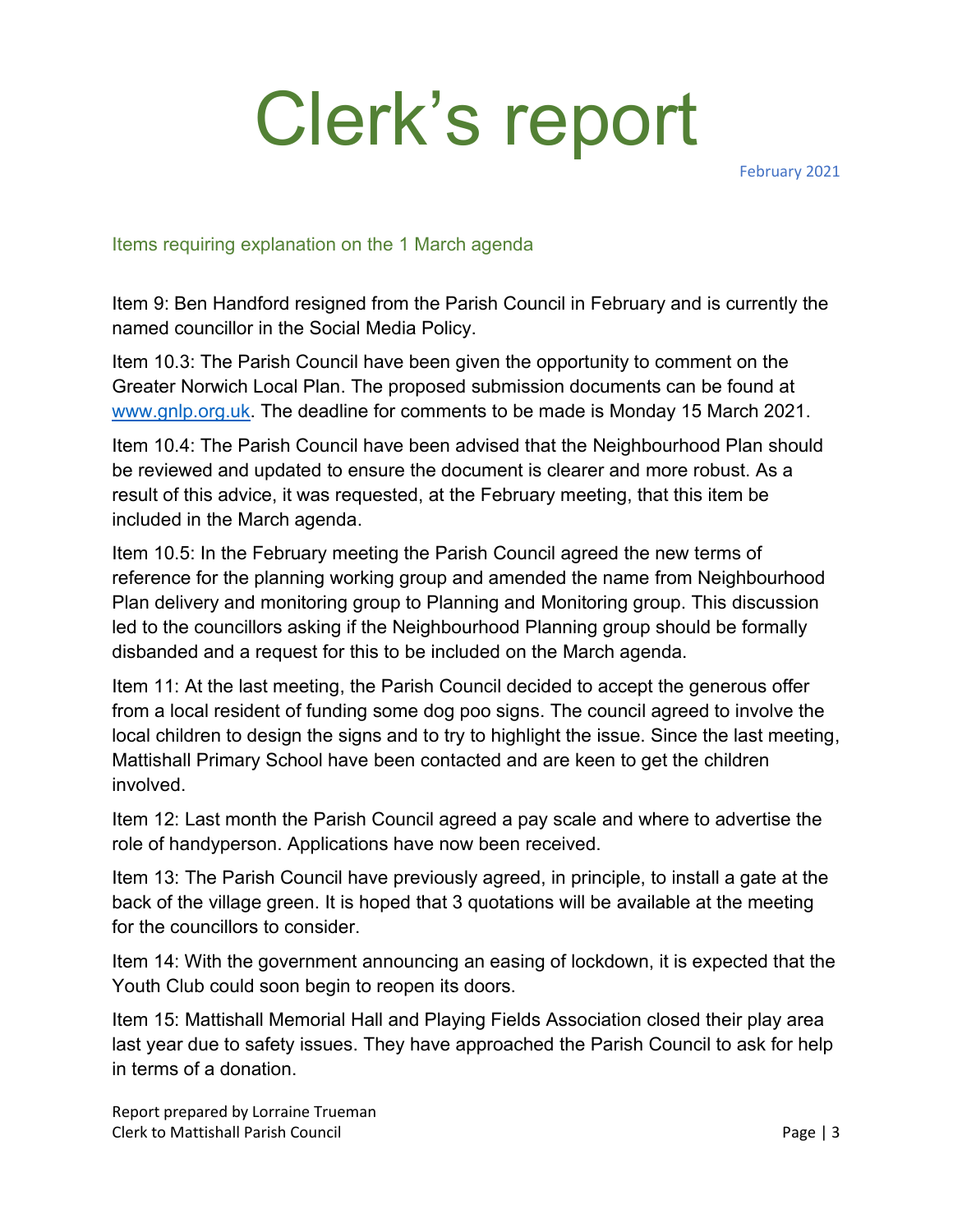February 2021

Item 16: Operation Forth Bridge is the name given to the procedures that will take place when the Duke of Edinburgh passes. We will enter a period of national mourning when local government will be asked to carefully consider carrying on official business.

Item 17: The Parish Council had previous agreed to celebrate post COVID-19 period. With the ease of lockdown in sight, the councillors can start to prepare for the planned celebration.

Item 18: Since the last meeting, Anglian Water have been sent details about the issues raised by residents in Robert Key Drive, Moorfield Road and Wesley Close. No response has been received to date. Highways have visited South Green and I am waiting for their feedback. The Lead Local Flood Authority have advised they are planning to visit again the second week of March and aim to publish the Flood Investigation Reports in the summer. Please continue to keep me informed about the issues you are experiencing.

Item 21: The Chairman's long-term projects working group was formed in January. During the discussion in January the council requested they present to the full council in February or March.

#### Additional items for information

Ben Handford – has resigned from the Parish Council. As a result, a notice of vacancy has been posted on both village noticeboards and the website. The notice requests 10 people from the parish, who are on the electoral roll, to write to the Returning Officer, should they wish for an election to be held. Breckland District Council have confirmed the deadline for these requests as 3 March. If there have been fewer than 10 requests the Parish Council will be issued papers to allow the vacancy to be filled by co-option. If you are interested in becoming a Parish Councillor please contact me.

Play area and outdoor gym – the outdoor gym remains shut due to the latest government COVID restrictions and is not currently being inspected on a weekly basis. The play area is getting lots of use and I ask that you ensure you are following the latest government guidelines when in this area.